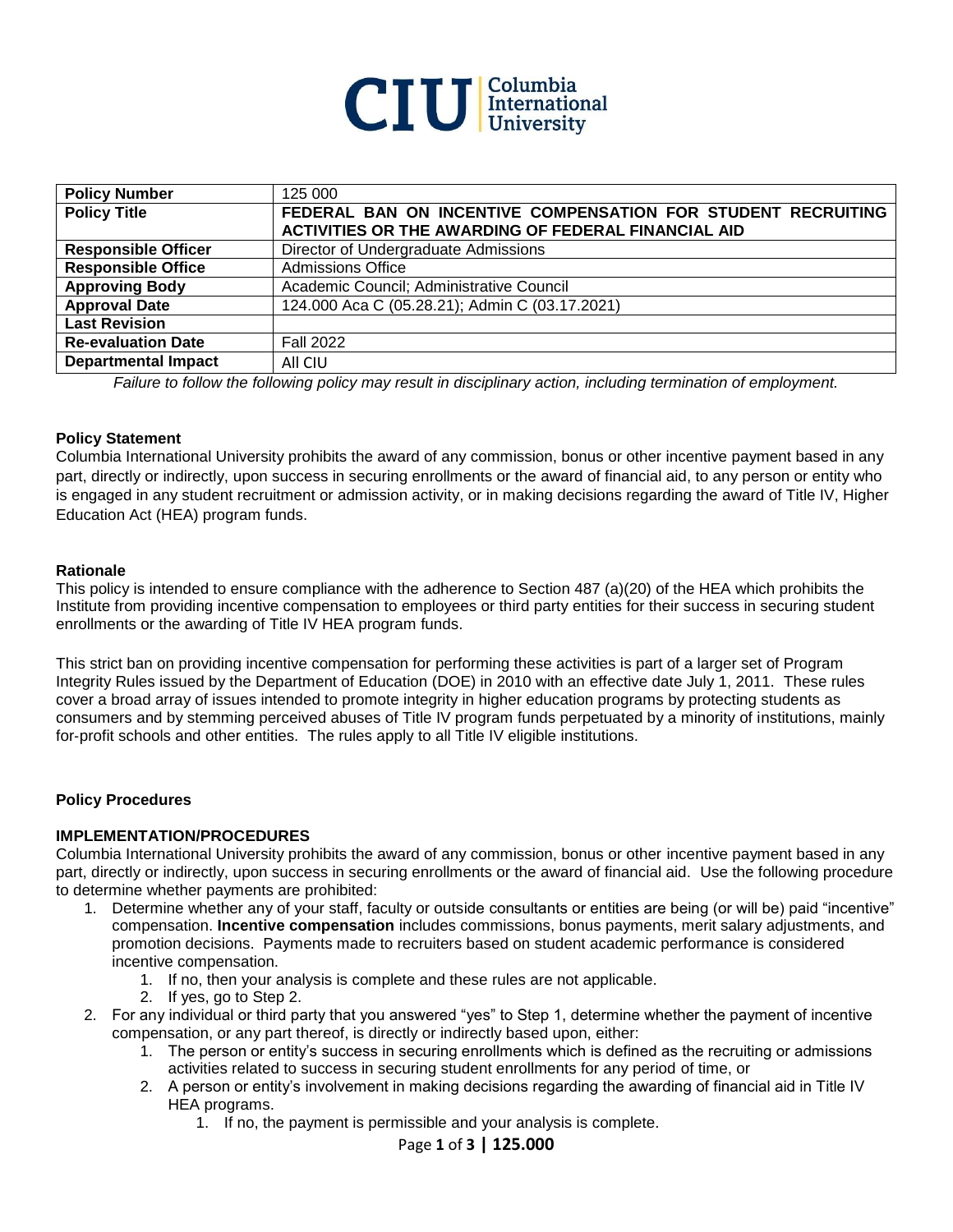2. If yes, the payment is prohibited under the Program Integrity Rules, and the Institute must immediately take steps to cease any incentive payment.

Some examples of covered activities for which incentive compensation is prohibited include, but are not limited to:

- Recruitment information targeted to **individuals**
- Recruiting solicitations to **individuals**
- Contacting prospective students
- Making student enrollment or Title IV aid decisions
- Aiding students in completing enrollment applications
- Completing financial aid applications on behalf of prospective students
- Graduation/completion rates, retention rates, diversity numbers
- Revenue related to enrollments and/or financial aid

Some examples of covered activities for which incentive compensation is acceptable include, but are not limited to:

- Successful season
- GPA and other measures of academic performance
- Student satisfaction
- Website hits
- Attendance at open houses
- General discussions with prospective students about the value of education and the institution.

When you conduct your analysis be aware that the rules do not restrict the following types of payments:

- Cost of living adjustments to a fixed salary or wage
- Payments to faculty based upon student class size or academic achievement and/or
- Compensation adjustments to a fixed salary or wage based on seniority or other qualitative factors that are not related to securing enrollments or financial aid.

Examples of activities that are exempt from the ban on incentive compensation as long as the employee is not also engaged in covered activities include:

- Advertising or marketing activities that provide college or program information to the public or groups of potential students,
- Collecting contact information, and
- Providing student support services after the disbursement of financial aid such as career counseling, tutoring, online course support.

# **Remember that only incentive compensation payments made to individuals for the covered activities are subject to the ban.**

# *Individuals Governed by This Policy*

These rules apply to positions performing the restricted activities. Certain University departments such as Admissions Offices or Student Financial Services will have a number of employees subject to the ban since these departments typically perform covered activities. These restrictions may apply to higher‐level employees with responsibilities for the covered activities.

Additionally, these rules apply to ANY employee in any department that is directly engaged in recruiting students. Employees may not be compensated based on their success in enrolling students. Special care should be taken when reviewing the performance of employees that may perform recruiting activities as a nominal part of their work to ensure that compensation decisions are not made in relation to the success of these activities in securing student enrollment.